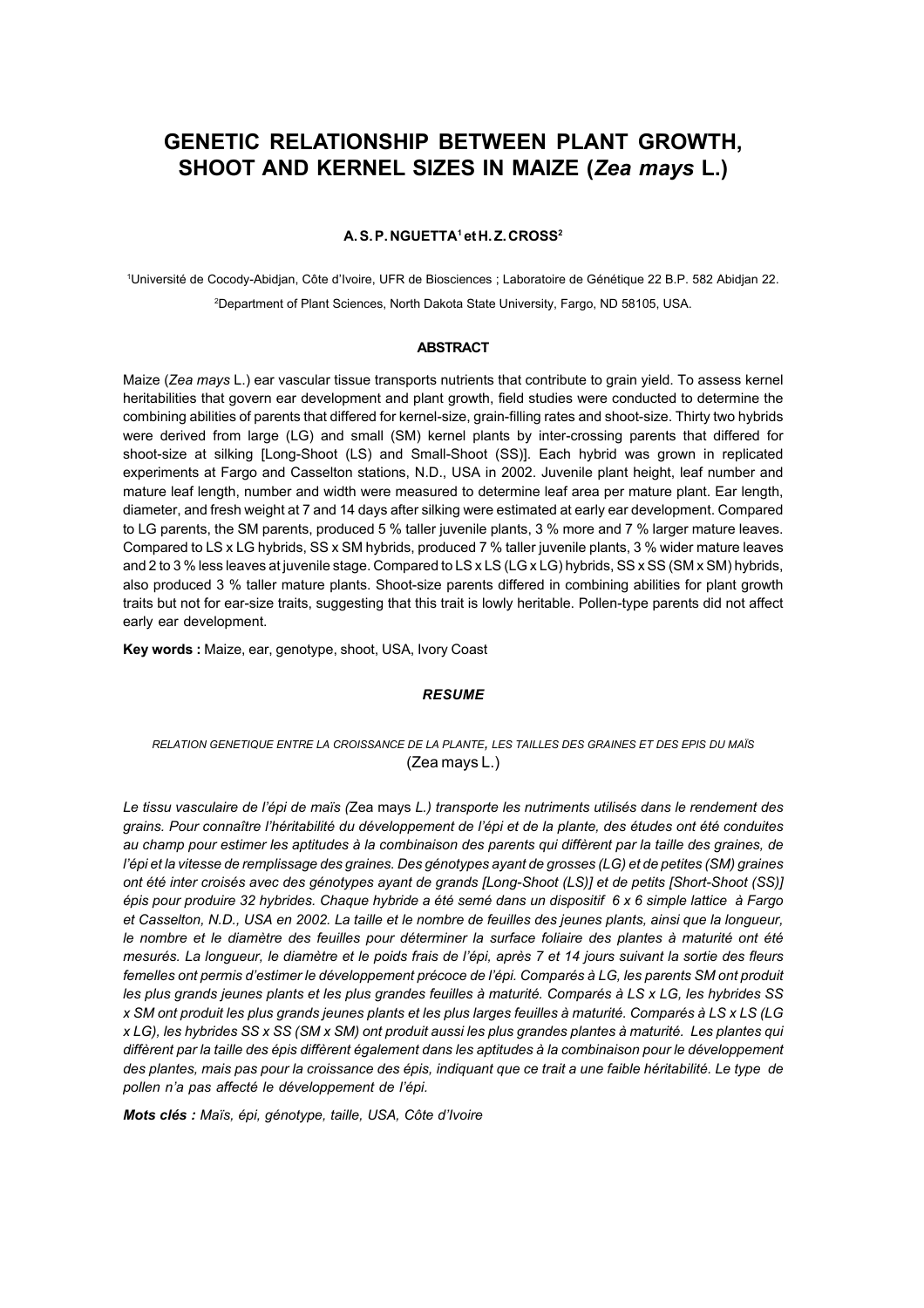# **INTRODUCTION**

Kernel mass is an important maize yield component that is controlled by both maternal and xenia effects (Seka and Cross, 1995 a). Seka *et al*., (1995) reported that sucrose supply and paternal, as well as maternal genes in the kernel influence cob dry weight, kernel dry matter and water contents during *in vitro* kernel development.

Assimilates accumulation in the endosperm during kernel development may be associated with water uptake during early kernel growth. Cavalieri and Smith (1985) found that the rate of dry matter accumulation influences kernel moisture content during early kernel development. Kernel moisture per growingdegree-day decreased during the grain-filling period (Kang *et al.,* 1986). A positive relationship between kernel moisture reduction per growingdegree-day and the rate of grain-filling was observed.

Daynard and Kannenberg (1976) reported that genes controlled the rates and durations of effective dry matter accumulation. Selection for heavy kernels increased kernel mass in two genetic backgrounds by increasing the rate of grain-filling (Cross and Mostafavi, 1994). Alexander and Cross (1983) measured the grainfilling characteristics of high (HC), random (RC), and low (LC) R *n-j* color expression strains developed from an early-maturing synthetic by three cycles of mass selection. The HC strain accumulated dry matter rapidly for a short effective filling period. The LC strain accumulated dry matter more slowly over a longer effective filling period. The RC strain was intermediate for both growth rate and effective filling period in the developing kernel.

Nguetta and Cross (1997) also observed that HC selections produced 3 % longer and 6 % heavier ears at 7 d, and had 5 % more, 3 % wider and 4 % larger leaves per plant than LC selections. The authors concluded that the earlier ear development of HC strains may contribute to higher kernel growth rates. Due to larger leaves per plant, HC strains also may produce more photosynthate for translocation into the developing kernels.

General (GCA) and specific combining abilities (SCA) measure the potential genetic values of inbred sources for producing hybrids (Falconer, 1960). The GCA refers to the average performance of a line in hybrid combination. The SCA measures instance in which certain hybrid combinations are either better or poorer than would be expected from average performance of the parent inbred lines included (Sprague and Tatum, 1942). Genes having largely additive effects produce GCA, and genes having dominance and epistatic effects produce SCA. Estimates of GCA and SCA are relative to and depend on the particular set of inbred lines tested (Sprague and Tatum, 1942).

Seka and Cross (1995 b) measured the rates of grain-filling of large (LG) and small (SM) kernel-weight strains developed by five cycles of mass selection from the same early maturing synthetic population were also measured. The authors indicated that kernels pollinated with LG pollen, compared to SM pollen, accumulated dry matter 5.2 % faster, had 0.4 % shorter lag phases, and were 3.9 % heavier at maturity in field studies.

Pollen from LG strains, compared to SM strains, increased both kernel and cob piece dry weights *in vitro* culture. Cob pieces from explants pollinated with LG pollen, compared to SM pollen, were heavier at 7 d *in vitro* culture (Seka *et al.,* 1995). Genes contributed to the kernel from the pollen apparently influenced *in vitro* growth of cob tissue containing only genes contributed by the plant before pollination. The authors suggested that genes in the explanted kernel may have stimulated vascular tissue growth, or that larger kernels may have increased the rate of sugar transport into the endosperm by increasing sink demand. The results showed that genes in one tissue (via hormones or unknown factors) influenced growth of tissues lacking these genes.

Using the *R-nj* aleurone color strains known to differ for rate of grain-filling, Seka *et al.,* (1995) produced 12 strains hybrids in two sets. The authors reciprocally inter-crossed the three HC, RC, and LC strains to large- (LG) and smallseeded (SM) strains.

Laboratory studies showed that *in vitro* cultured cob pieces of LG hybrids grew better than cob pieces of SM hybrids. Seka and Cross (1995 a) observed in field studies that hybrids from LG strains had increased rates of grain-filling and kernel dry weights compared to hybrids from SM strains.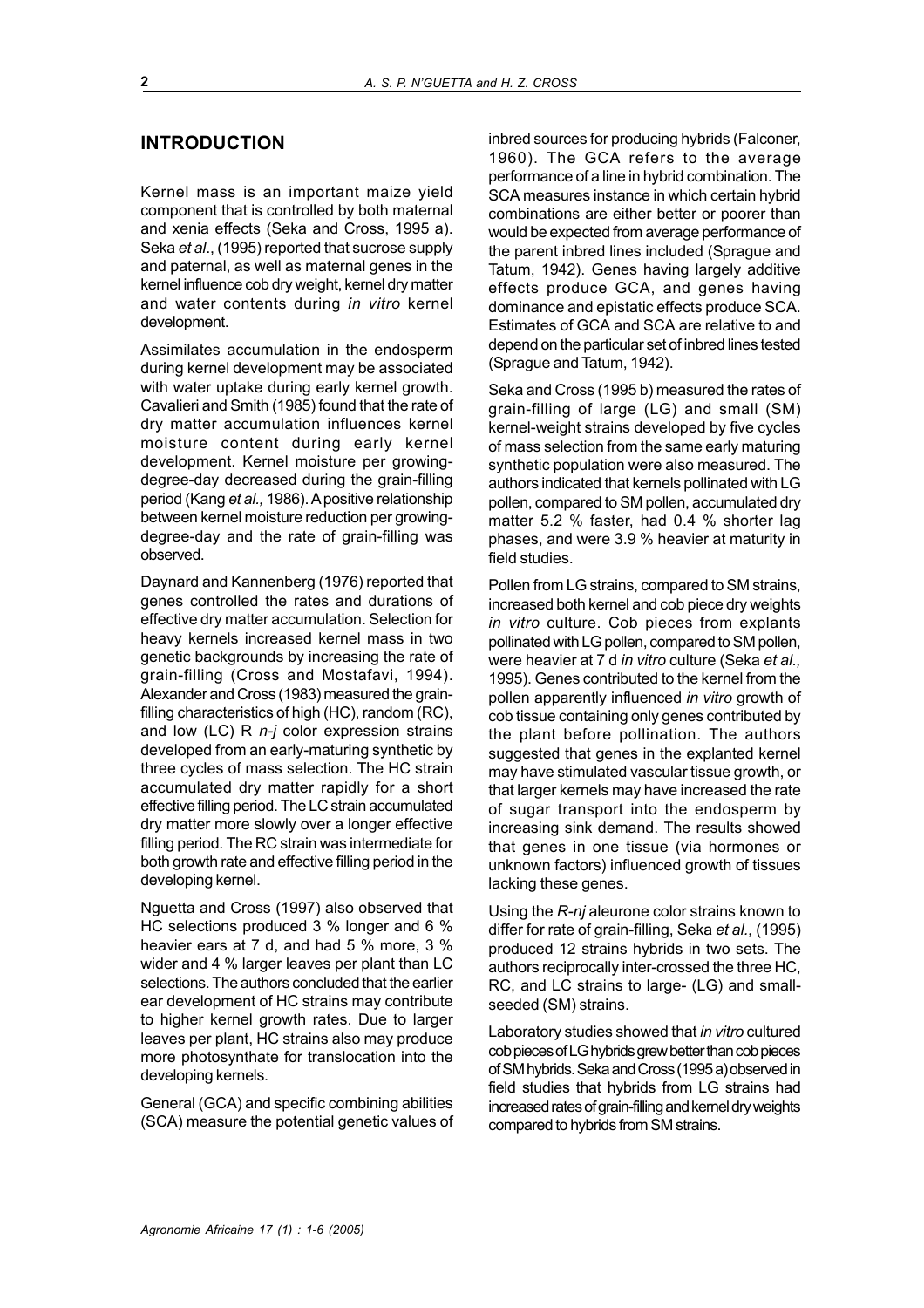After studying several inbred lines, Leng (1949) reported that pollen parents directly affected the size of crossed kernels. The author observed that pollen of inbred R4 reduced the period of dry matter translocation to the kernels. Crossed kernels with R4 as a pollen parent were invariably smaller and of poorer quality at maturity than when other inbreds were used as a pollen source.

To better understand how ear and plant development relate to grain filling in early- maturing maize, a study was conducted on the combining abilities of parents selected for the rate of grain-filling (via the *R-nj* gene), mature kernel-size and shoot-size.

# **MATERIAL AND METHODS**

32 hybrids (16 hybrids x 2 sets) were produced in two sets by hand-pollination during the summer of 1992. At silking, four plants each from large (LG) and small (SM) strains developed by five cycles of mass selection from NDSC sub-strains, were selected by measuring the shoot-size. Long-shoot (LS) parental plants had shoots measuring 10 to 12 cm, compared to 4 to 5 cm for shoots of the short-shoot (SS) parental plants. Each selected parental plant was pollinated with bulked pollen from 10 LG or 10 SM plants on two dates (two sets) to derive the 32 hybrids used in this experiment (Table 1).

#### **Table 1 :** Mating design used to produce each of the two sets of 16 maize hybrids.

| Parental    | Parental group 1 |             |                    |                    |  |  |
|-------------|------------------|-------------|--------------------|--------------------|--|--|
| group 2     | LG LS            | LG SS       | <b>SMLS</b>        | SM SS              |  |  |
| LG LS       | LGLS x LGLS      | LGLS x LGSS | LGLS x SMLS        | LGLS x SMSS        |  |  |
| LG SS       | LGSS x LGLS      | LGSS x LGSS | LGSS x SMLS        | LGSS x SMSS        |  |  |
| <b>SMLS</b> | SMLS x LGLS      | SMLS x LGSS | <b>SMLS x SMLS</b> | <b>SMLS x SMSS</b> |  |  |
| SM SS       | SMSS x LGLS      | SMSS x LGSS | <b>SMSS x SMLS</b> | SMSS x SMSS        |  |  |

*Plan de croisement utilisé pour produire chacun des 2 groupes de 16 hybrides de maïs.*

LG, SM, LS, and SS stand for large-kernel, small-kernel, long shoot, and short shoot, respectively.

Field experiments were conducted at the Agricultural Experiment Stations on a Fargo soil (Fargo clay loam, Vertic Haplaquoll) and at Casselton, N.D., USA (Beardon silty clay loam, Aeric Calciaquoll) during the summer of 2002. These soils have slow permeabilities, high water holding capacities and medium fertilities. A 7.0 by 0.75 m single-row plots arranged in a 6 x 6 simple lattice design with four replications per location was used. Each plot was seeded and plants were later thinned to 58.000 plants/ha. Standard cropping practices recommended for high yields were followed.

Approximately 45 days after planting, 5 plants were randomly selected in each plot and juvenile plant height (cm from the ground to the tip of the uppermost leaf) and number of leaves (leaves with visible collars) was recorded. Immediately after all plants had silked, the same (five) plants were measured for mature plant height, leaf number, ear-leaf length, and ear-leaf width using the procedure outlined by Cross (1990). Leaf area per plant was estimated using the following equation : leaf area = leaf number  $x$  ear-leaf length x ear-leaf width x 0.75 (Cross, 1991).

Ear development was monitored at three maturity stages (early-, intermediate-, and late-silking dates) within strains and replications by marking (with spray painting) plants that silked the same day.

Paper shoot bags protected silks that were pollinated in each replication with bulked pollen from 10 LG or 10 SM plants grown adjacent to the plot area. Eight plants were randomly pollinated (four each with LG and SM pollen on the same day) from each hybrid in each plot. After 3 d, the shoot bags were removed to allow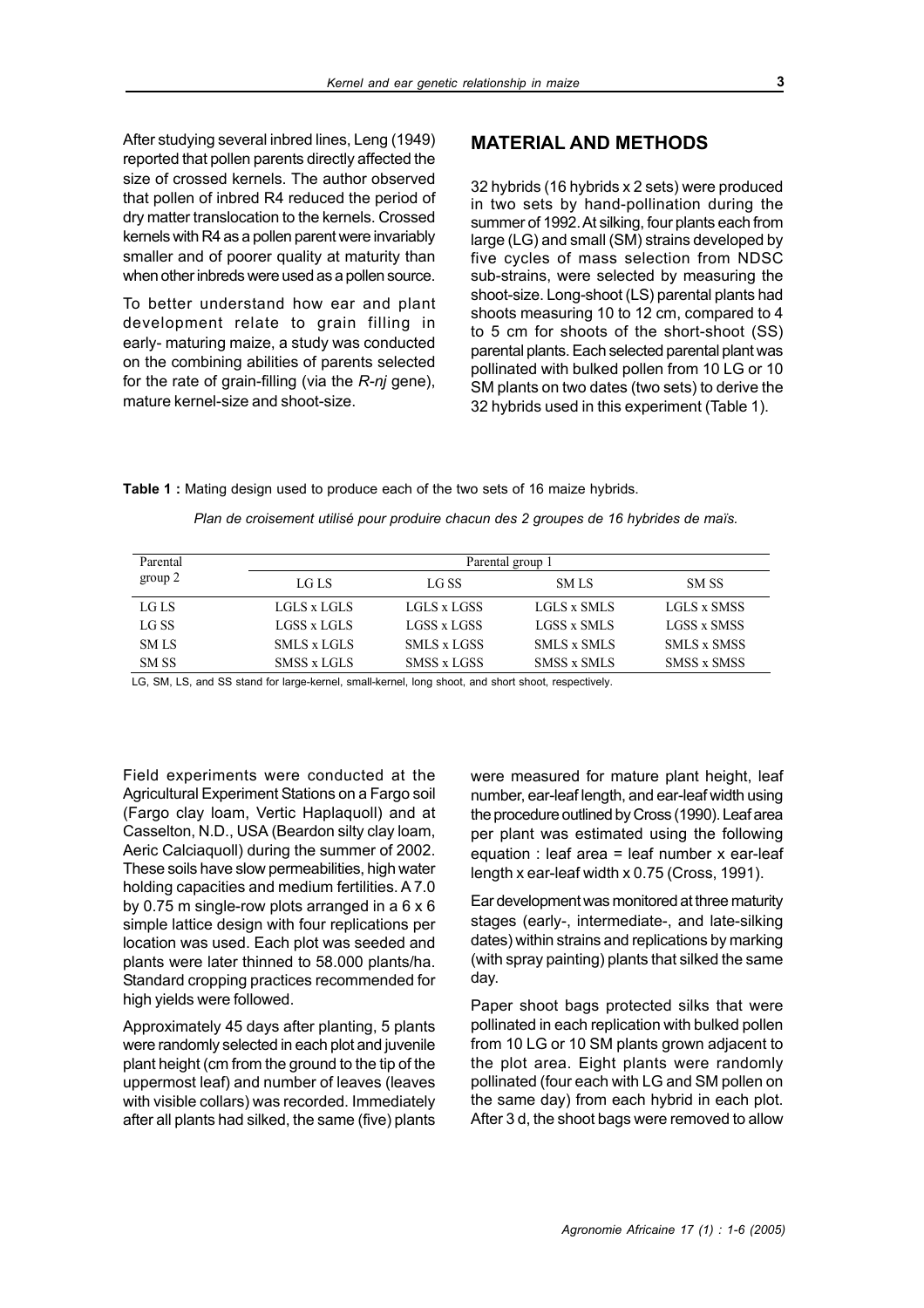any unpollinated kernels to open pollinate. At 7 and 14 d after silking for each maturity stage and for each replication, the ears from each strain were sampled and dissected and ear length, diameter, and fresh-weight were measured. For each trait, the differences between ear measurements were computed to estimate ear growth parameters. Analyses of variance (ANOVA) using a modified design II (3) linear model produced statistics for means separations. The model treated locations and replications as random and kernel-size and shoot-size strains as fixed effects.

# **RESULTS**

### POLLEN SOURCE EFFECTS

The analysis of variance (ANOVA) (not reported) did not show significant effects due to pollen types for several traits of plant growth. However, previous studies indicated that the pollen source affected different traits associated with kernel development.

#### GCA FOR KERNEL-SIZE PARENTS

Kernel-size showed significant GCA for plant growth traits. Compared to LG plants, the SM plants, produced longer, wider, and larger leaf areas per mature plant in both independent parental groups (Table 2).

The SM parents produced 5 % taller and 2 % more juvenile plants, 3 % more and 7 % larger mature leaves than LG parents in the first parental group. In the second parental group, compared to LG hybrids, SM hybrids, also produced 2 % longer and 4 % larger mature leaves, but LG hybrids grew 3 % more leaves at juvenile stage than SM hybrids.

### SCA FOR KERNEL-SIZE CROSSED TO SHOOT-SIZE PARENTS

The ANOVA showed significant (P < 0.05) SCA between independent groups of shoot-size and kernel-size parents for juvenile plant height, leaf number, and mature leaf width (Table 3).

Compared to LS x LG hybrids, SS x SM hybrids, produced 7 % taller juvenile plants, 2 to 3 % less juvenile leaves and 3 % wider mature leaves. Compared to SS x LG and LS x SM hybrids, SS x SM hybrids, produced also 8 % and 5 % taller juvenile plants, respectively and 3 % less mature leaves.

The ANOVA also revealed significant SCA between independent groups of shoot-size parents and between kernel-size of independent parental groups for juvenile leaf number and mature plant height (Table 4).

Compared to LS x LS (LG x LG) hybrids, SS x SS (SM x SM) hybrids, grew 3 % taller mature plants and 2 % less juvenile leaves. Compared to SS x LS (SM x LG) hybrids, SS x SS (SM x SM) hybrids, produced also 4 % less juvenile plants and 0.7 % less taller mature plants.

**Table 2 :** Means\* of GCA of kernel size for the two independent parental groups (P1 and P2).

| GCA of kernel size  |                |               |            |            |                |               |            |               |
|---------------------|----------------|---------------|------------|------------|----------------|---------------|------------|---------------|
|                     | P <sub>1</sub> |               |            |            | P <sub>2</sub> |               |            |               |
| Kernel<br>genotypes | <b>PHJ</b>     | <b>LNJ</b>    | <b>LNM</b> | <b>LWM</b> | LAM            | <b>LNJ</b>    | <b>LLM</b> | LAM           |
|                     | cm             | $n^{\circ}$ . |            | cm         | $\text{cm}^2$  | $n^{\circ}$ . | cm         | $\text{cm}^2$ |
| LG                  | 31.03          | 8.10          | 27.82      | 3.20       | 603            | 8.20          | 28.05      | 614           |
| <b>SM</b>           | 32.60          | 8.20          | 28.76      | 3.20       | 648            | 8.00          | 28.54      | 637           |
| LSD(0.05)           | 0.96           | 0.10          | 0.39       | 0.10       | 19             | 0.10          | 0.39       | 19            |

 *Moyennes des AGC relatives à la taille des épis pour les 2 groupes parentaux indépendants P1 et P2.*

\* average across replications, parent P2, parent P1, shoot-size, sets, and environments ;

PHJ, LNJ, LLM, LWM, and LAM stand for juvenile plant height, juvenile leaf number, mature leaf length, mature leaf width, and mature leaf area, respectively ; n°. : number

LG and SM stand for large-kernel and small-kernel genotypes, respectively.

AGC : Aptitudes Générales à la Combinaison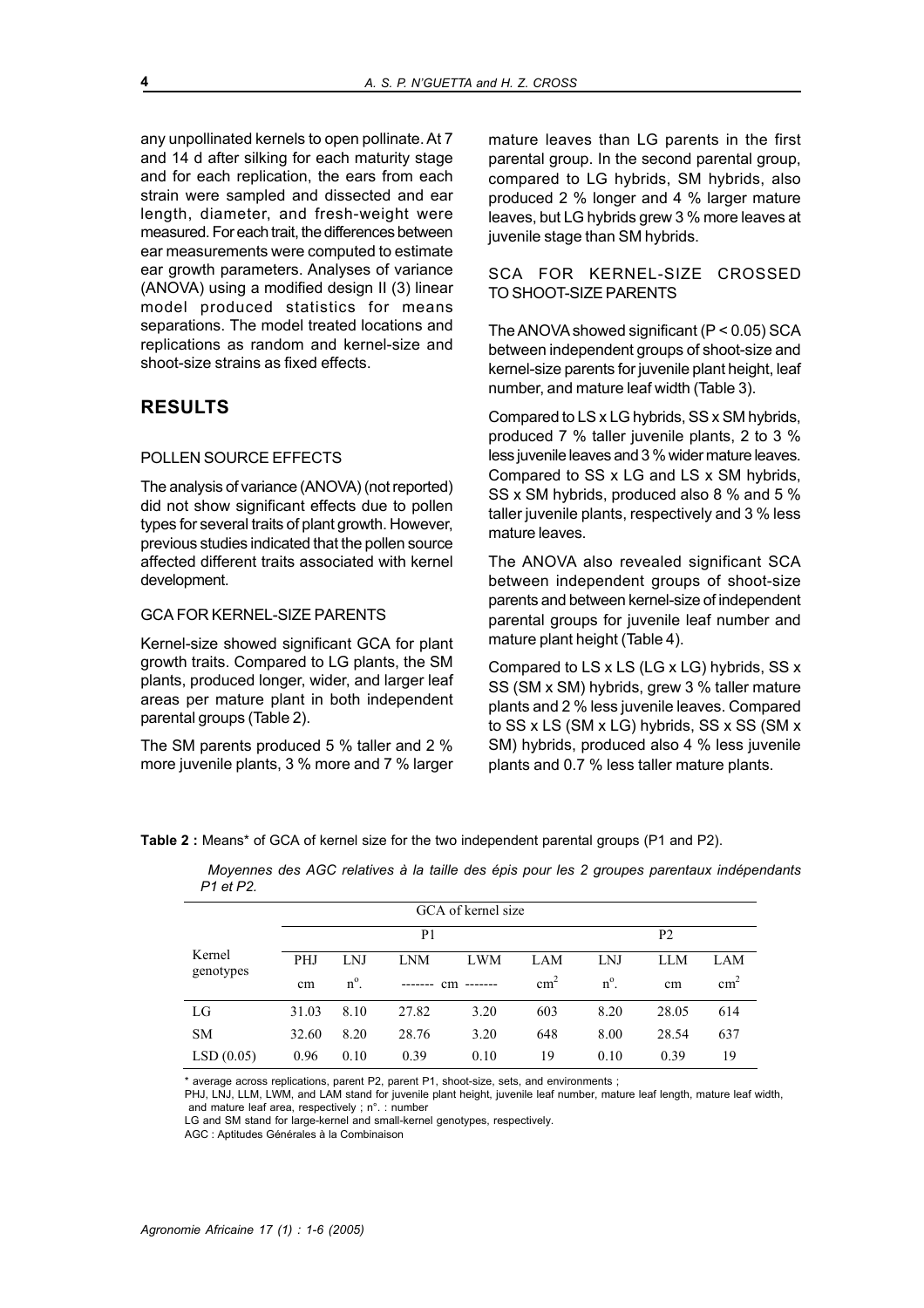**Table 3 :** Means\* of SCA between shoot size and kernel size of two maize independent parental groups (S x P).

| <b>SCA</b>     |            |       |       |       |       |            |  |
|----------------|------------|-------|-------|-------|-------|------------|--|
|                | S1xP1      | S1xP1 | S1xP2 | S2xP1 | S2xP2 | S2xP1      |  |
| Plant type     | <b>PHJ</b> |       | LNJ   |       |       | <b>LWM</b> |  |
|                | cm         |       | cm    |       |       |            |  |
| $LS \times LG$ | 31.20      | 8.10  | 8.30  | 8.20  | 8.10  | 3.10       |  |
| SS x LG        | 30.80      | 8.00  | 8.20  | 8.30  | 8.00  | 3.20       |  |
| $LS \times SM$ | 31.80      | 8.20  | 8.00  | 8.00  | 8.10  | 3.30       |  |
| SS x SM        | 33.30      | 8.10  | 8.10  | 8.00  | 8.20  | 3.20       |  |
| LSD(0.05)      | 1.30       | 0.10  | 0.10  | 0.10  | 0.10  | 0.10       |  |

 *Moyennes des ASC entre les tailles d'épi et de grain de maïs relativement aux deux groupes parentaux idépendants (S x P).*

\* average across replications, sets, and locations ;

PHJ, LNJ, and LWM : juvenile plant height, juvenile leaf number, and mature leaf width, respectively ; n°. : number LS, SS, LG, and SM : long-shoot, short-shoot, large-kernel, and small-kernel genotypes, respectively.

ASC : Aptitudes Spécifiques à la Combinaison

**Table 4 :** Means\* of SCA between shoot size of two maize independent parental groups (S1 x S2) and (P1 x P2).

> *Moyennes des ASC entre les tailles d'épi de deux groupes parentaux indépendants de maïs (S1 x S2) et (P1 x P2).*

|                             | <b>SCA</b>     |               |                |  |
|-----------------------------|----------------|---------------|----------------|--|
|                             | $S1 \times S2$ |               | $P1 \times P2$ |  |
| Plant type                  | <b>LNJ</b>     | LNJ           | <b>PHM</b>     |  |
|                             | $n^{\circ}$ .  | $n^{\circ}$ . | cm             |  |
| $LS$ x $LS$ ( $LG$ x $LG$ ) | 8.20           | 8.10          | 57.24          |  |
| $SS \times LS$ (SM $x LG$ ) | 8.10           | 8.30          | 59.26          |  |
| $LS$ x SS (LG x SM)         | 8.10           | 8.00          | 59.25          |  |
| SS x SS (SM x SM)           | 8.20           | 8.00          | 58.83          |  |
| LSD(0.05)                   | 0.10           | 0.10          | 1.33           |  |
|                             |                |               |                |  |

\* average across replications, sets, and locations ;

LNJ and PHM stand for juvenile leaf number and mature plant height, respectively ; n°. : number

LS, SS, LG, and SM stand for long-shoot, short-shoot, large-kernel, small-kernel genotypes, respectively.

### **DISCUSSION**

The results indicated no significant differences between several traits associated to ear and plant growth. However, Seka and Cross (1995 b) found that pollen did not affect sporophyte growth, but affected traits associated with kernel growth. The LG pollen increased kernel-size over SM-pollinated kernels (Odhiambo and Compton, 1987; Seka and Cross, 1995 a ; Seka *et al.,* 1995). When compared to SM pollen, LG pollen, increased kernel size (sink), in this study, there was no detectable response in early ear growth and plant development.

Significant GCA was observed for several plant growth traits associated with LG or SM parents, but not for ear-growth traits. These results may suggest that kernel-size genes are genetically associated with plant-growth traits. In this experiment, ear sizes were unaffected by kernelsize parental source. This may be due to a lower power of the test (fewer environments).